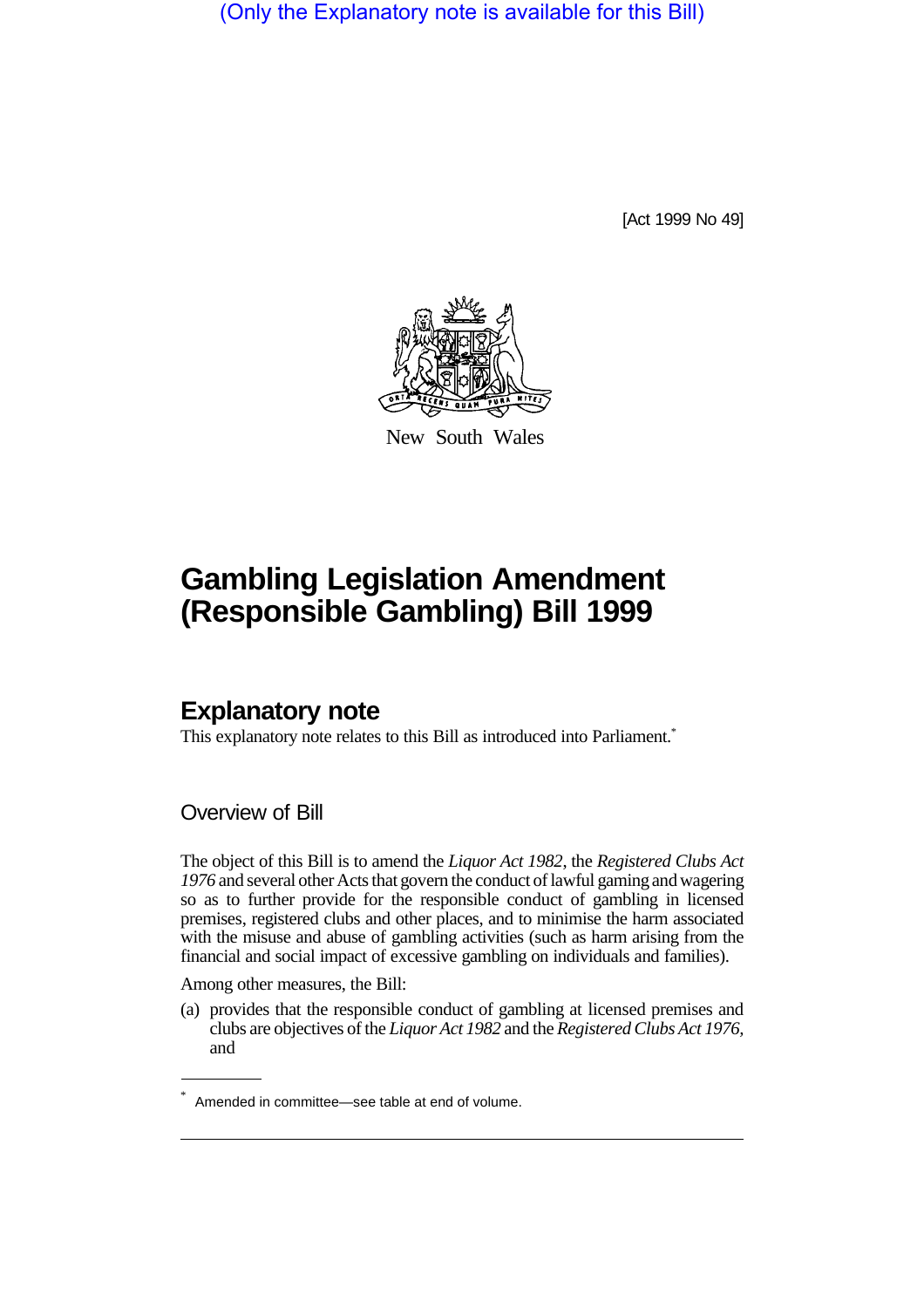Explanatory note

- (b) provides for the approval of poker machines and amusement devices that are operated by cards instead of cash and enables the making of regulations with respect to the use of such cards, and
- (c) enables the making of regulations imposing further controls over the provision of credit for gambling, and advertising, promotions, signs and notices associated with gambling, and
- (d) further restricts minors from organising or participating in gambling activities, and
- (e) promotes arrangements by which people who misuse and abuse gambling activities can exclude themselves from hotels or registered clubs, and
- (f) allows court-ordered participation in gambling counselling for people who breach an order excluding them from a casino, and
- (g) enables a court to require corrective advertising to be published, or training in the responsible conduct of gambling activities to be undertaken, as a penalty for breach of regulations dealing with advertising relating to gambling activities.

### Outline of provisions

**Clause 1** sets out the name (also called the short title) of the proposed Act.

**Clause 2** provides for the commencement of the proposed Act.

**Clause 3** is a formal provision giving effect to the amendments to the *Casino Control Act 1992*, the *Liquor Act 1982*, the *Lotteries and Art Unions Act 1901*, the *Public Lotteries Act 1996*, the *Racing Administration Act 1998*, the *Registered Clubs Act 1976* and the *Totalizator Act 1997* set out in Schedules 1–7.

#### **Schedules**

**Schedule 1** makes amendments to the *Casino Control Act 1992*.

Schedule 1 [1] allows a court to require a person who has breached an order excluding the person from a casino, and who the court, after taking into account any evidence it considers proper, is satisfied has a problem arising from the misuse and abuse of gambling activities, to undergo counselling directed at reducing the harm arising from the person's gambling.

Schedule 1 [2]–[4] recognise changes in the names of the "casino community benefit levy" and the "Casino Community Benefit Fund" to the "community benefit levy" and the "Community Benefit Fund", respectively. Schedule 1 [6] is a savings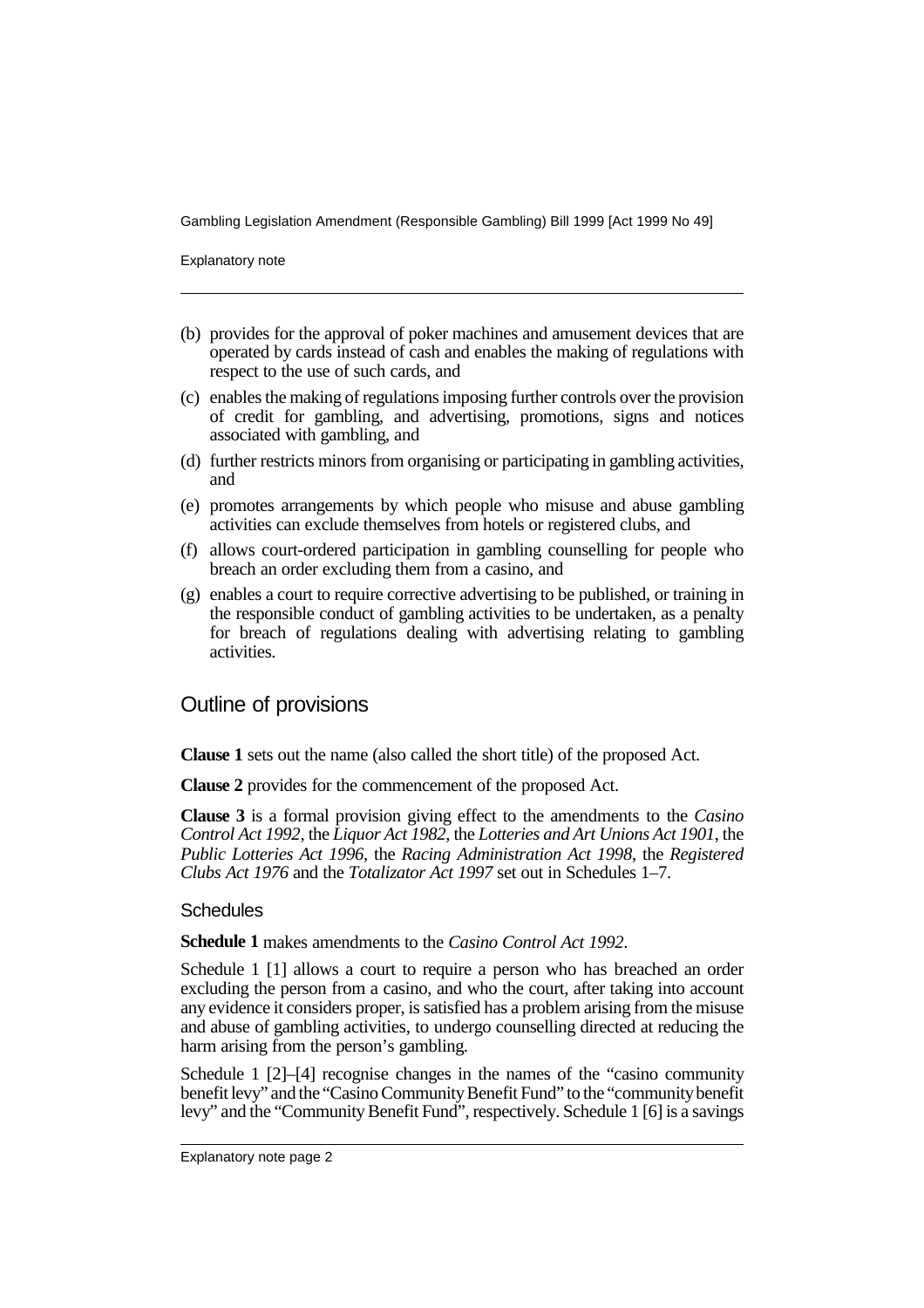Explanatory note

provision making it clear that the changes do not alter the status of the levy or Fund.

Schedule 1 [5] inserts proposed section 169A. The proposed section enables a court to order a casino operator who has committed an offence prescribed by the regulations to publish an advertisement correcting false, misleading or deceptive advertising about gaming in the casino or to order the casino operator (or an employee of the casino operator, or, if the casino operator is a corporation, a director or manager of the corporation) to undertake a course of training about responsible practices in the conduct of the casino.

**Schedule 2** makes amendments to the *Liquor Act 1982*.

Schedule 2 [2] includes as objects of the Act minimising the harm associated with gambling by persons who misuse or abuse gambling activities and fostering the responsible conduct of gambling activities. Schedule 2 [1] makes a consequential amendment to section 2A.

Schedule 2 [3] inserts proposed section 17B. The proposed section enables the Licensing Court, in imposing a penalty or making any decision concerning licensed premises, to require a licensee to publish an advertisement correcting false, misleading or deceptive advertising about gambling at the premises or to require the licensee, a manager or other person involved in the conduct of gambling activities at the premises to undertake a course of training that will promote responsible practices in the conduct of gambling at the premises.

Schedule 2 [7] enables regulations to be made with respect to the following:

- the adoption of responsible practices in relation to gambling activities that may lawfully be conducted at licensed premises,
- restricting or prohibiting activities or inducements that could encourage persons who misuse or abuse gambling activities to gamble at licensed premises,
- the standards to be observed for the purpose of preventing the misuse or abuse of gambling activities at licensed premises,
- requiring licensees or other persons to undergo courses of training that will promote responsible practices in gambling,
- specifying information to be provided and signs to be displayed about the gambling activities at licensed premises, and about the availability of gambling counselling,
- requiring facilities for withdrawing money, such as automatic teller machines and EFTPOS terminals, to be located in places that are separate from places in which gambling activities are conducted at licensed premises,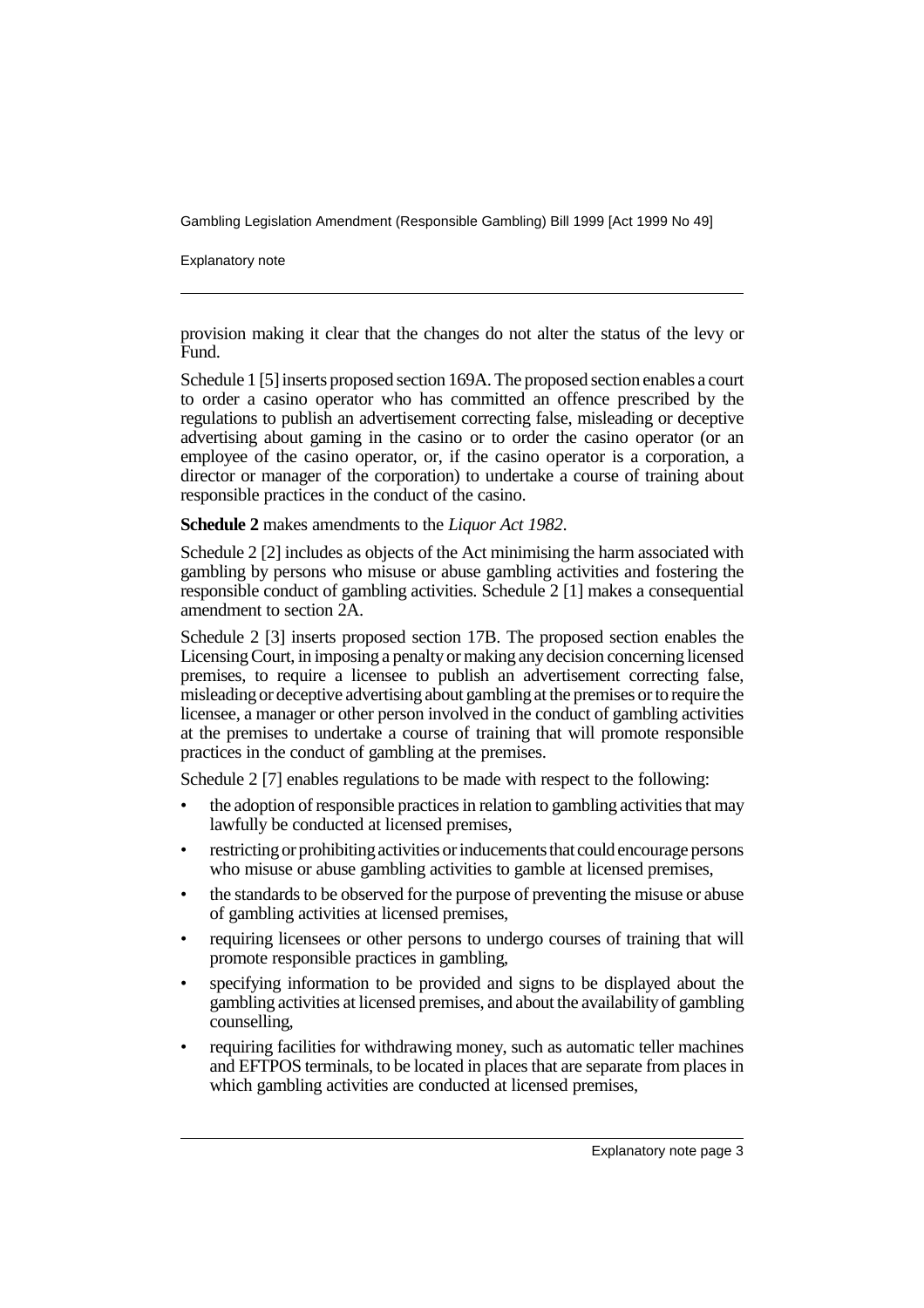Explanatory note

• the provision of anonymity at the request of a gambler who has won a major prize at licensed premises.

Schedule 2 [4] makes an amendment consequential to these proposed amendments. Schedule 2 [5] requires a licensee, as a condition of the licence, to comply with reasonable directions given by the Director of Liquor and Gaming with respect to minimising the harm caused by misuse and abuse of gambling activities.

Schedule 2 [6] provides that a formal complaint may be made against a licensee or manager of licensed premises who has engaged in conduct likely to encourage the misuse and abuse of gambling activities.

Schedule 2 [8] inserts two new sections dealing with gambling on credit. Proposed sections 126A and 126B make it an offence for a licensee, any employee of a licensee or any other responsible person:

- to extend a cash advance or any other form of credit to a person for the purpose of enabling that person to gamble, or
- to misdescribe or misrepresent a credit transaction providing a cash advance for gambling as payment for goods or services lawfully provided on the licensed premises.

Schedule 2 [9] inserts proposed section 150B. The section authorises use of reasonable force to prevent a person who misuses and abuses gambling activities from entering licensed premises, or to remove the gambler from the premises, if the gambler is a participant in a self-exclusion arrangement and also exempts the licensee and any employee from liability for any act done or omitted in good faith in excluding the person.

Schedule 2 [10] inserts proposed section 158A. The section enables the Liquor Administration Board to declare an amusement device operated by a card as an approved amusement device for the purposes of the Act, and enables regulations to be made with respect to such cards. Schedule 2 [11] makes a consequential amendment to section 165.

**Schedule 3** makes amendments to the *Lotteries and Art Unions Act 1901*.

Schedule 3 [1]–[5] prevent minors from applying for a permit to conduct a game of chance, a lottery or an art union.

Schedule 3 [6] inserts proposed section 22D. The proposed section enables a court that finds a person guilty of a prescribed offence to suspend or revoke a permit or take other prescribed action in addition or as an alternative to any penalty it may impose for the offence.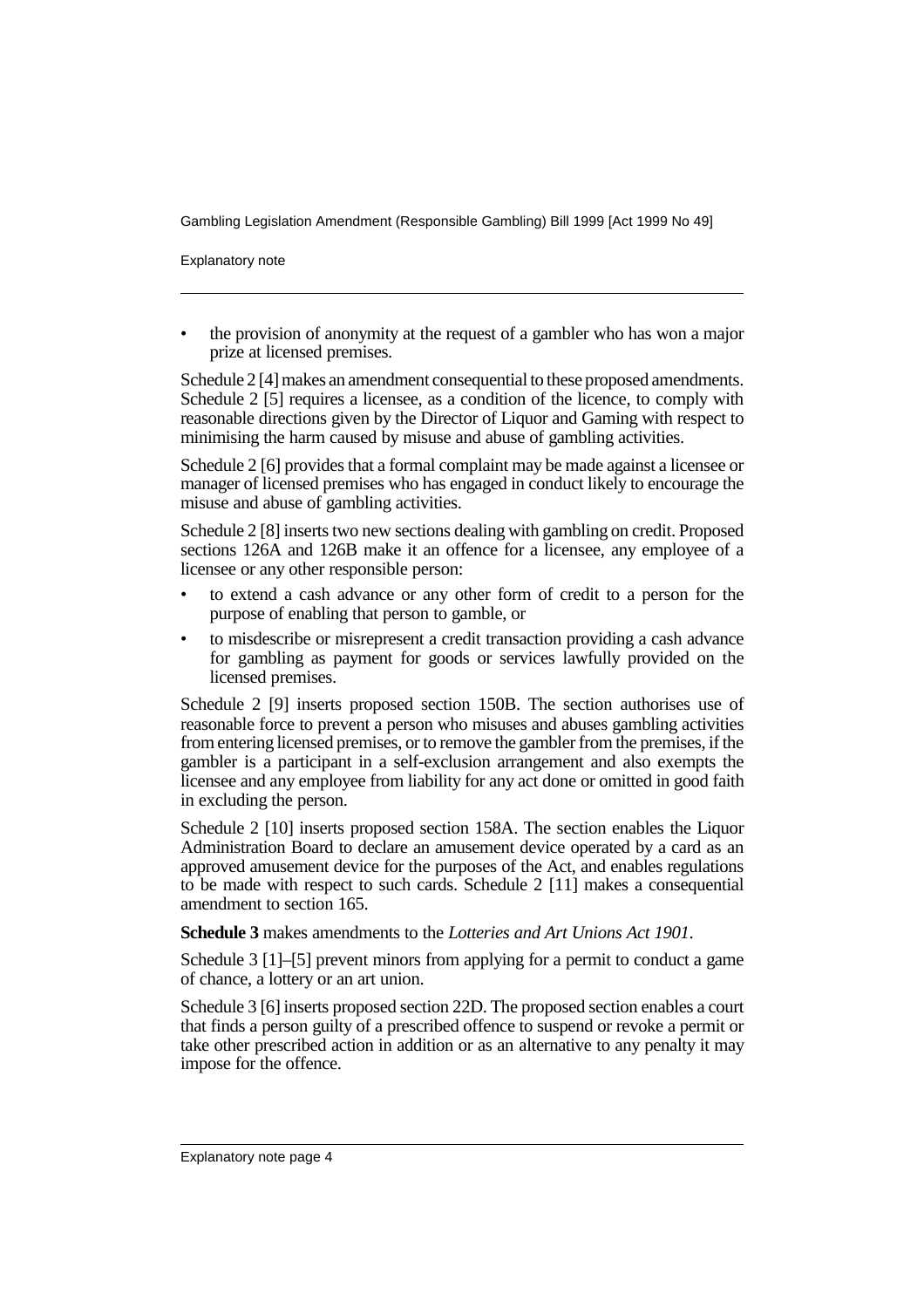Explanatory note

Schedule 3 [7] enables regulations to be made with respect to the following:

- restricting or prohibiting promotions or other activities (including advertising) relating to lottery activities,
- prescribing information and signs to be displayed at venues where games of chance are to be conducted.

**Schedule 4** makes amendments to the *Public Lotteries Act 1996*.

Schedule 4 [1] prevents a minor from applying for a licence to conduct a public lottery. Schedule 4 [2] requires a notice stating that minors are prohibited from entering public lotteries to be displayed at each place where lottery entries are accepted, and Schedule 4 [5] increases the maximum penalty that may be imposed on a minor who enters a lottery from 2 to 5 penalty units.

Schedule 4 [3] enables a court that finds a person guilty of an offence under section 39 of the Act (Advertising of public lotteries) to make an order:

- requiring the person to publish an advertisement correcting any false, misleading or deceptive advertising, or
- requiring the person (or an employee of the person or, if the person is a corporation, a director or manager of the corporation) to undertake a specified course of training that will promote responsible practices in the conduct of public lotteries.

Schedule 4 [4] inserts proposed section 42A. The proposed section makes it an offence for a person to advertise that for financial reward the person will provide information relating to a particular method of entering a lottery, or making a particular entry in a lottery, that it is claimed may increase the chances of winning a prize in a lottery.

Schedule 4 [6] enables regulations to be made with respect to the following:

- the adoption of responsible practices in the conduct of public lotteries,
- the standards to be observed for the purposes of preventing the misuse and abuse of gambling activities,
- the prohibition of the offering of specified inducements that may encourage the misuse and abuse of gambling activities,
- the information to be provided and signs to be displayed with respect to the conduct of public lotteries.

**Schedule 5** makes amendments to the *Racing Administration Act 1998*.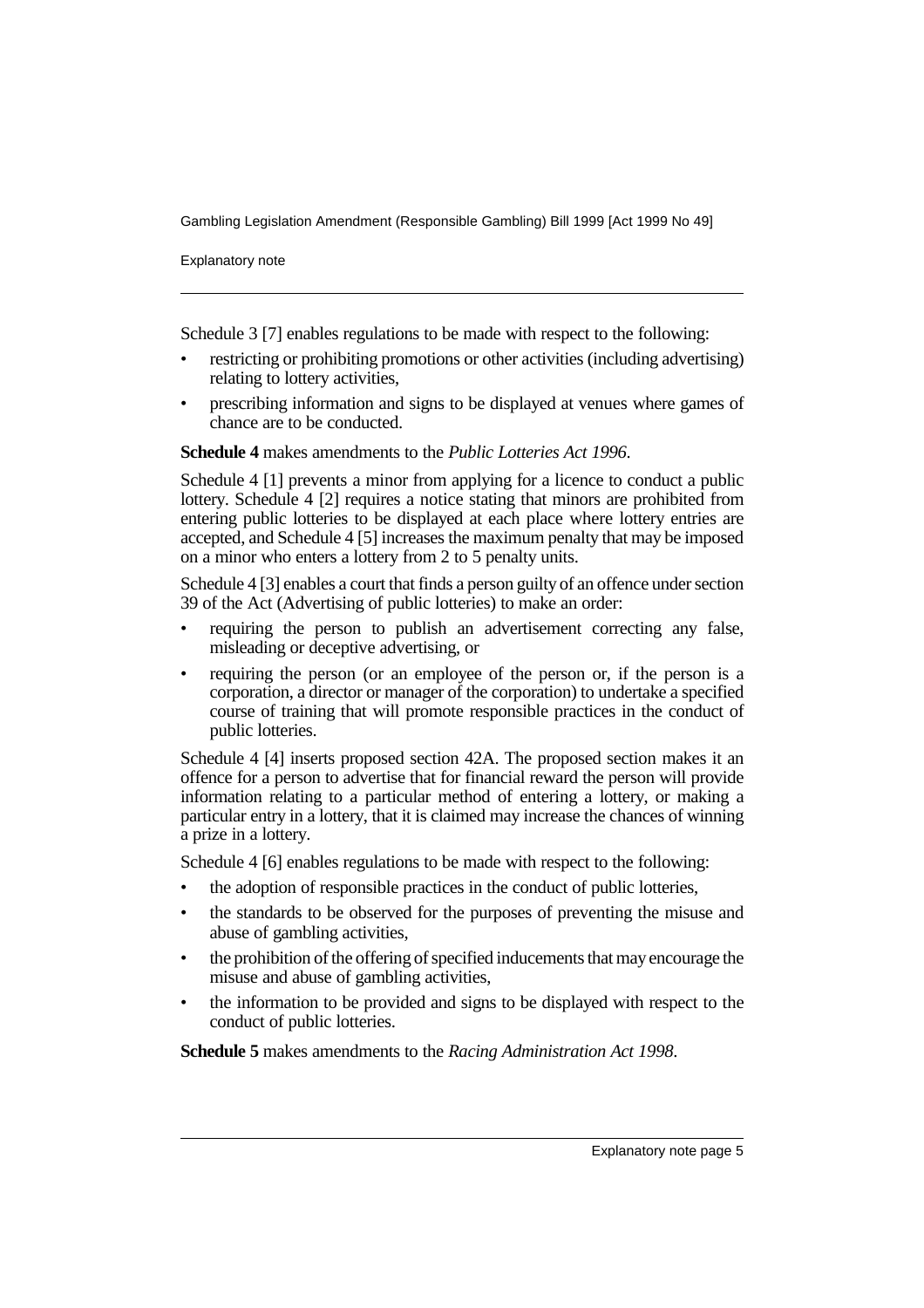Explanatory note

Schedule 5 [1] inserts proposed section 35A. The proposed section enables a court that finds a person guilty of a prescribed offence to make an order requiring the person to publish an advertisement correcting any false, deceptive or misleading betting information or to make an order requiring the person (or an employee of the person or, if the person is a corporation, a director or manager of the corporation) to undertake a course of training that will promote responsible practices in the conduct of betting activities.

Schedule 5 [2] enables regulations to be made with respect to the following:

- the adoption of responsible practices in the conduct of betting under the Act,
- restricting or prohibiting promotions or other activities (including advertising) that could encourage the misuse and abuse of gambling activities,
- the standards to be observed for the purpose of preventing the misuse and abuse of gambling activities,
- the notices to be displayed with respect to the availability of gambling counselling.

#### **Schedule 6** makes amendments to the *Registered Clubs Act 1976*.

Schedule 6 [2] includes as objects of the Act minimising the harm associated with gambling by persons who misuse and abuse gambling activities and fostering the responsible conduct of gambling activities. Schedule 6 [1] and [3] make amendments consequential to these proposed amendments.

Schedule 6 [4] requires a club, as a condition of the registration of the club, to comply with reasonable directions given by the Director of Liquor and Gaming with respect to minimising any harm arising from gambling activities conducted at the club.

Schedule 6 [5] provides that a formal complaint may be made against a club that has engaged in conduct likely to encourage the misuse and abuse of gambling activities.

Schedule 6 [6] enables regulations to be made with respect to the following:

- the adoption of responsible practices in gambling at clubs,
- restricting or prohibiting activities or inducements that could encourage the misuse and abuse of gambling activities,
- the standards to be observed for the purpose of preventing the misuse and abuse of gambling activities,
- requiring the secretary of a club or other persons to undergo a course of training that will promote responsible practices in gambling,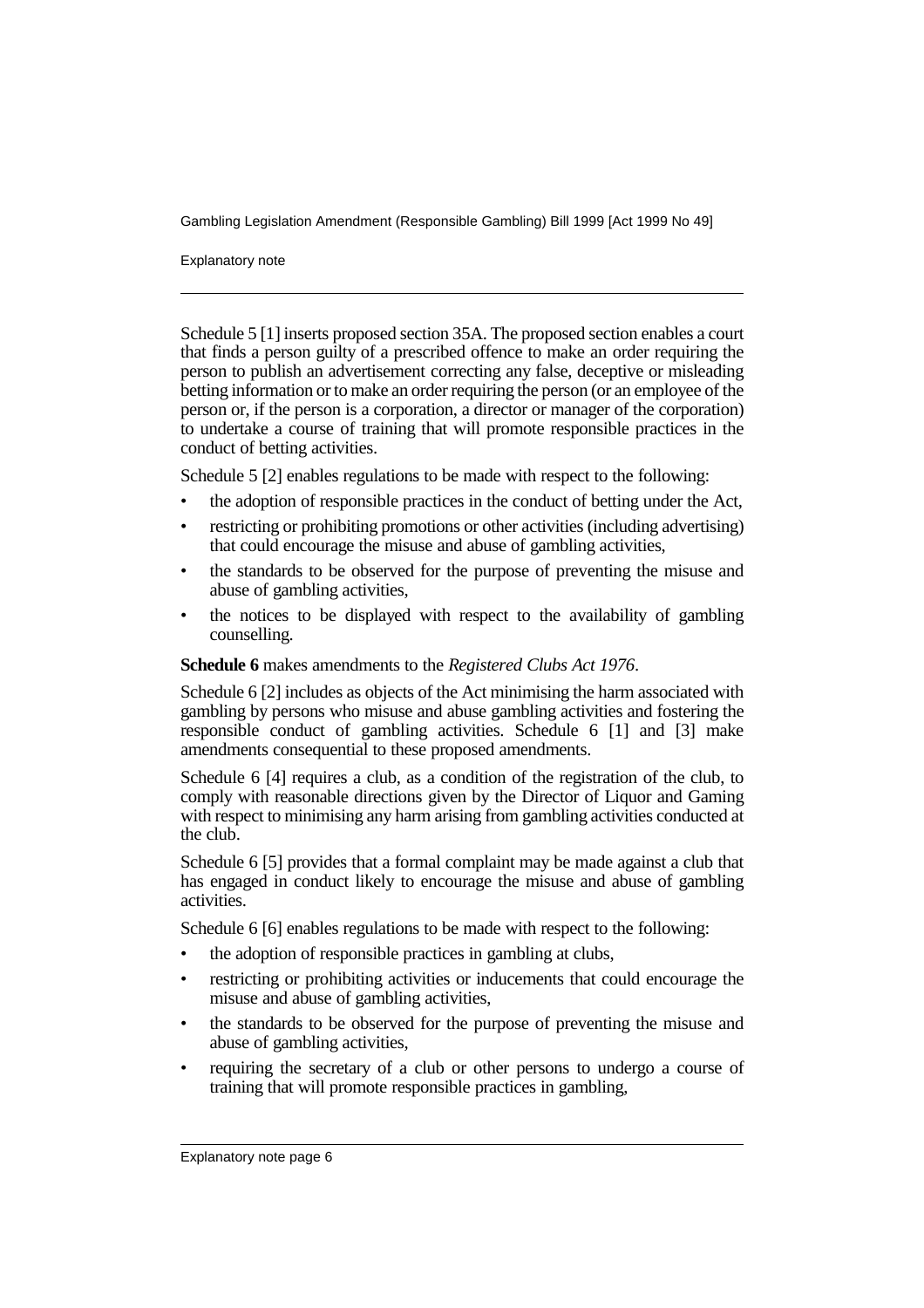Explanatory note

- prohibiting specified inducements that may encourage the misuse and abuse of gambling activities,
- specifying information to be provided and signs to be displayed about gambling at a club, and about the availability of gambling counselling,
- requiring facilities for withdrawing money, such as automatic teller machines and EFTPOS terminals, to be located in places that are separate from places in which gambling activities are conducted,
- the provision of anonymity at the request of a gambler who has won a major prize at a registered club.

Schedule 6 [7] inserts two new sections dealing with gambling on credit. Proposed sections 54C and 54D make it an offence for a club or any employee of a club:

- to extend a cash advance or any other form of credit to a person for the purpose of enabling that person to gamble, or
- to misdescribe or misrepresent a credit transaction providing a cash advance for gambling as payment for goods or services lawfully provided on the premises of the club.

Schedule 6 [8] inserts proposed section 65B. The proposed section enables a court that finds a person guilty of a prescribed offence to make an order requiring the person to publish an advertisement correcting any false, deceptive or misleading betting information or to make an order requiring the person (or an employee of the person or, if the person is a corporation, a director or manager of the corporation) to undertake a course of training that will promote responsible gambling practices.

Schedule 6 [9] inserts proposed section 77BA. The section enables the Liquor Administration Board to declare a device operated by a card as an approved poker machine for the purposes of the Act, and enables regulations to be made with respect to such cards.

Schedule 6 [10] authorises use of reasonable force to prevent a person who misuses or abuses gambling activities from entering a club, or to remove the gambler from the club, if the gambler is a participant in a self-exclusion arrangement and also exempts the secretary of the club, a director and any employee for any act done or omitted in good faith in excluding the person.

#### **Schedule 7** makes amendments to the *Totalizator Act 1997*.

Schedule 7 [1] inserts proposed section 103A. The proposed section enables a court that finds a person guilty of a prescribed offence to make an order requiring the person to publish an advertisement correcting any false, misleading or deceptive betting information or to make an order requiring the person (or an employee of the person or, if the person is a corporation, a director or manager of the corporation)